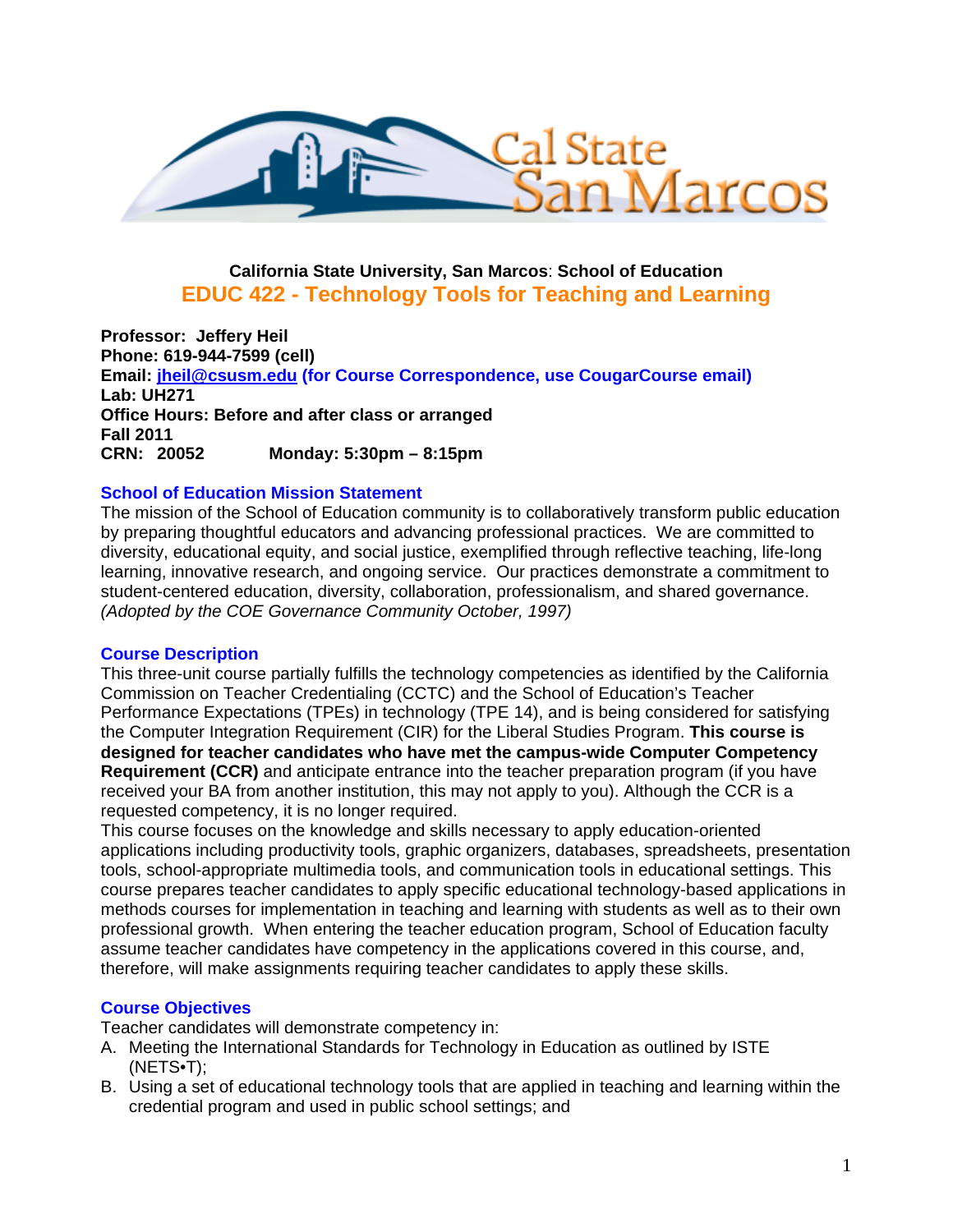C. Setting up an electronic portfolio using Task Stream demonstrating proficiencies in all five areas of NETS•T.

### **Teacher Performance Expectation (TPE) Competencies**

This course is designed to help teachers seeking the Multiple and Single Subjects Credentials and develop the skills, knowledge, and attitudes necessary to assist schools and districts in implementing an effective program for all students. The successful candidate will be able to merge theory and practice in order to realize a comprehensive and extensive educational program for all students. The following TPEs are addressed in this course:

## **Primary Emphasis:**

Teaching Performance Expectation (TPE 14) is based on ISTE NETS for teachers 2008 (See NETS for Teachers for detailed information).

Facilitate and Inspire Student Learning and Creativity Design and Develop Digital-Age Learning Experiences and Assessments Model Digital-Age Work and Learning Promote and Model Digital Citizenship and Responsibility Engage in Professional Growth and Leadership

## **Secondary Emphasis:**

TPE 4 - Making Content Accessible TPE 5 - Student Engagement TPE 6 - Developmentally Appropriate Teaching Practices TPE 7 - Teaching English Language Learners TPE 12 - Professional, Legal and Ethical Obligations TPE 13 - Professional Growth

# **California Commission on Teacher Credentialing**

(Students with Special Needs) in the General Education Classroom Multiple and Single Subject Program Standard 13: Preparation to Teach Special Populations

Preliminary Education Specialist Program Design Standard 6: Using Educational and Assistive Technology

# *California Teacher Performance Assessment (CalTPA)*

Beginning July 1, 2008 all California credential candidates must successfully complete a stateapproved system of teacher performance assessment (TPA), to be embedded in the credential program of preparation. At CSUSM this assessment system is called the CalTPA or the TPA for short.

To assist your successful completion of the TPA, a series of informational seminars are offered over the course of the program. TPA related questions and logistical concerns are to be addressed during the seminars. Your attendance to TPA seminars will greatly contribute to your success on the assessment.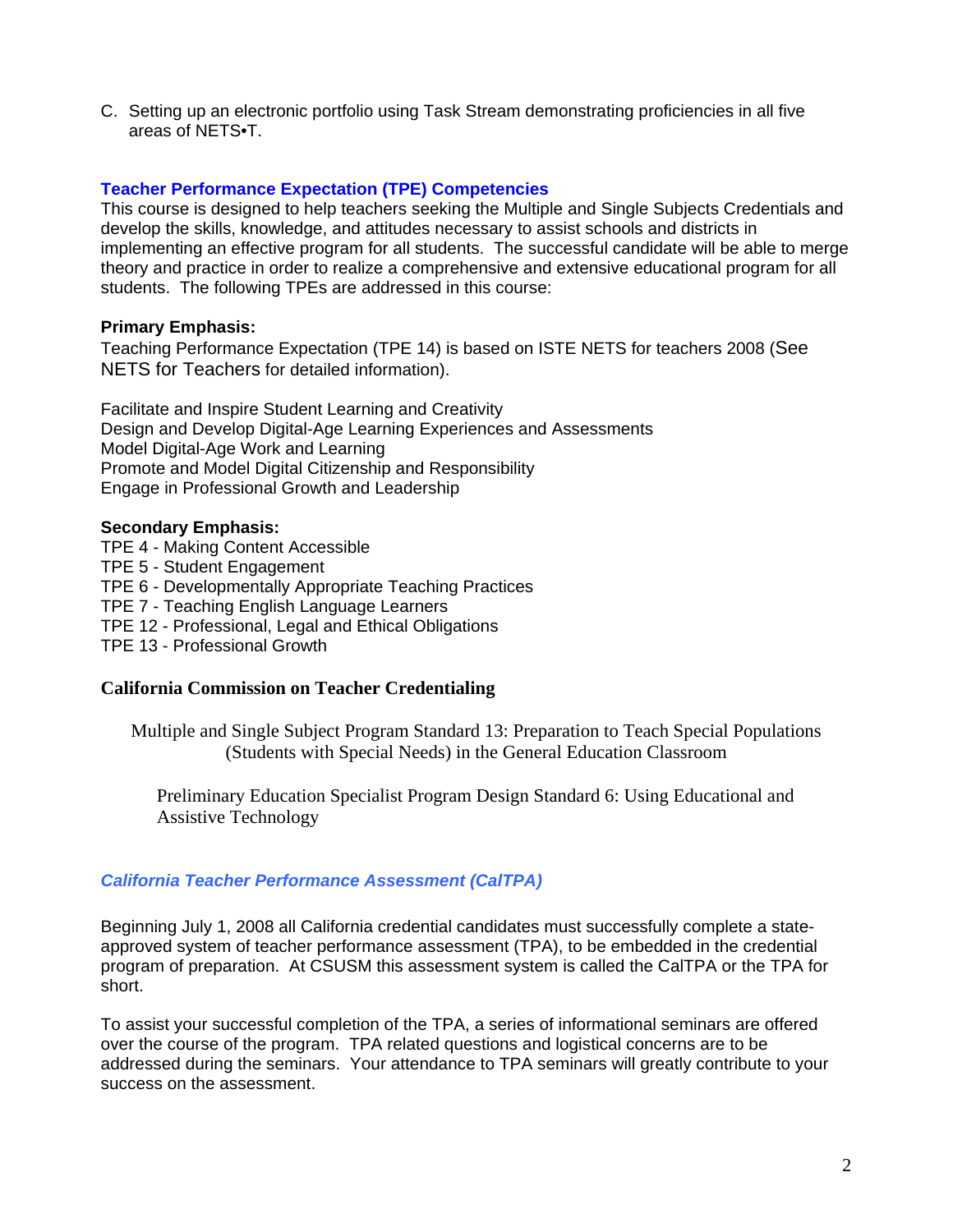Additionally, SoE classes use common pedagogical language, lesson plans (lesson designs), and unit plans (unit designs) in order to support and ensure your success on the TPA and more importantly in your credential program.

The CalTPA Candidate Handbook, TPA seminar schedule, and other TPA support materials can be found on the SoE website:

http://www.csusm.edu/education/CalTPA/ProgramMaterialsTPA.html

# **National Educational Technology Standards for Teachers (NETS-T)**

ISTE embarked on a collaborative three-year process to update NETS for Students, Teachers, and Administrators. We will be using a draft of the NETS-T document that will be released at the NECC Conference in San Antonio, TX this summer.

# Refreshed ISTE NETS for Teachers (2008)

Digital-age teachers perform and model the National Educational Technology Standards for Students (NETS•S) as they design, implement, and assess learning experiences to improve student learning and engagement; enrich professional practice; and provide positive models for students, colleagues, and the community. All teachers should be prepared to meet the following standards and performance indicators. Teachers:

# **1. Facilitate and Inspire Student Learning and Creativity**

environments. Teachers: Teachers use their knowledge of teaching, learning, and technology to facilitate learning experiences that advance student creativity and innovation in both face-to-face and virtual

- a. promote, support, and model creative and innovative thinking and inventiveness
- b. engage students in exploring real-world issues and solving authentic problems using digital tools and resources
- c. promote student reflection using collaborative tools to illuminate their own thinking, planning, and creative processes
- d. model knowledge construction and creative thinking by engaging in face-to-face and virtual learning with students, colleagues, and others

# **2. Design Digital-Age Learning Experiences and Assessments**

Teachers plan and design authentic learning experiences and assessments incorporating contemporary tools and resources to maximize content learning in context and to develop the knowledge, skills, and attitudes identified in the NETS•S. Teachers:

- a. design or adapt relevant learning experiences to incorporate digital tools and resources that promote student learning and creativity
- b. develop technology-enriched learning environments that enable students to become active participants in setting their own educational goals, managing their own learning, and assessing their own progress
- c. customize and personalize student learning activities to address a variety of learning styles, working strategies, and abilities through the use of digital tools and resources
- d. provide students with multiple and varied formative and summative assessments aligned with content and technology standards and use resulting data to inform learning and teaching

# **3. Model Digital-Age Work and Learning**

Teachers exhibit knowledge, skills, and work processes that are representative of an innovative professional in a global and digital society. Teachers: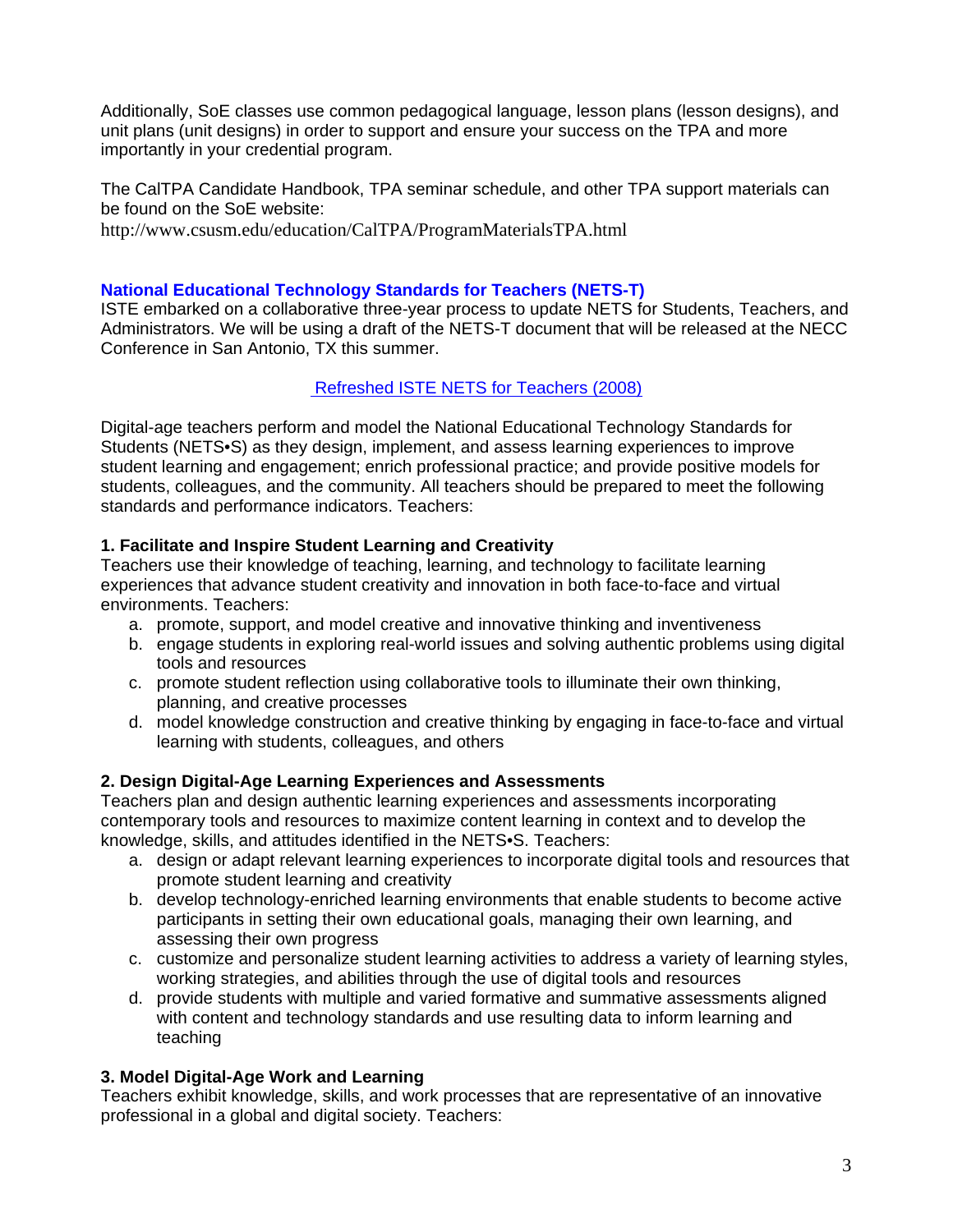- a. demonstrate fluency in the application of technology systems and the transfer of current knowledge to learning of new technologies
- b. collaborate with students, peers, parents, and community members using digital tools and resources to support student success and innovation
- c. communicate relevant information and ideas effectively to students, parents, and peers using a variety of digital-age media and formats
- evaluate, and use information resources to support research and learning d. model and facilitate effective use of current and emerging digital tools to locate, analyze,

## **4. Promote Digital Citizenship and Responsibility**

Teachers understand local and global societal issues and responsibilities in an evolving digital culture and exhibit legal and ethical behavior in their professional practices. Teachers:

- a. advocate, model, and teach safe, legal, and ethical use of digital information and technology, including respect for copyright and the appropriate documentation of sources
- b. address the diverse needs of all learners by using learner-centered strategies and providing access to appropriate digital tools and resources
- c. promote digital etiquette and responsible social interactions related to the use of technology and information
- d. develop and model cultural understanding and global awareness by engaging with colleagues and students of other cultures using digital age communication and collaboration tools

## **5. Engage in Professional Growth and Leadership**

Teachers continuously improve their professional practice and exhibit leadership in their classroom, school, and professional community by promoting and demonstrating the effective use of digital tools and resources. Teachers:

- a. participate in local and global learning communities to explore creative applications of technology to improve student learning
- b. exhibit leadership by embracing a vision of technology infusion, participating in shared decision-making and community building, and developing the leadership skills of others
- c. evaluate and reflect on current research and professional practice on a regular basis to make effective use of existing and emerging digital tools and resources in support of student learning
- d. contribute to the effectiveness, vibrancy, and self-renewal of the teaching profession and of their school and community

# **Required Texts and Supplies**

### **There is NO required textbook**.

NOTE: It is not necessary to purchase the educational software, as much of the specific software titles are available on the Web in demo-version and/or available on campus.

- A. ISTE Student Online Registration: ( http://www.iste.org ) \$54.00 (there is also an online-only subscription that is around \$39). Subscription must be purchased by the beginning of the second week of class.
- B. Membership to **Task Stream** (http://www.taskstream.com ). (The cost is approximate, but may change \$25 one semester and up to \$39 for year) You will need a credit card for the charge. Subscription must be purchased by the beginning of the second week of class. See directions at:

http://www.csusm.edu/education/eportfolio/eportfolio.html

C. USB storage-drive (1GB or greater). Optional.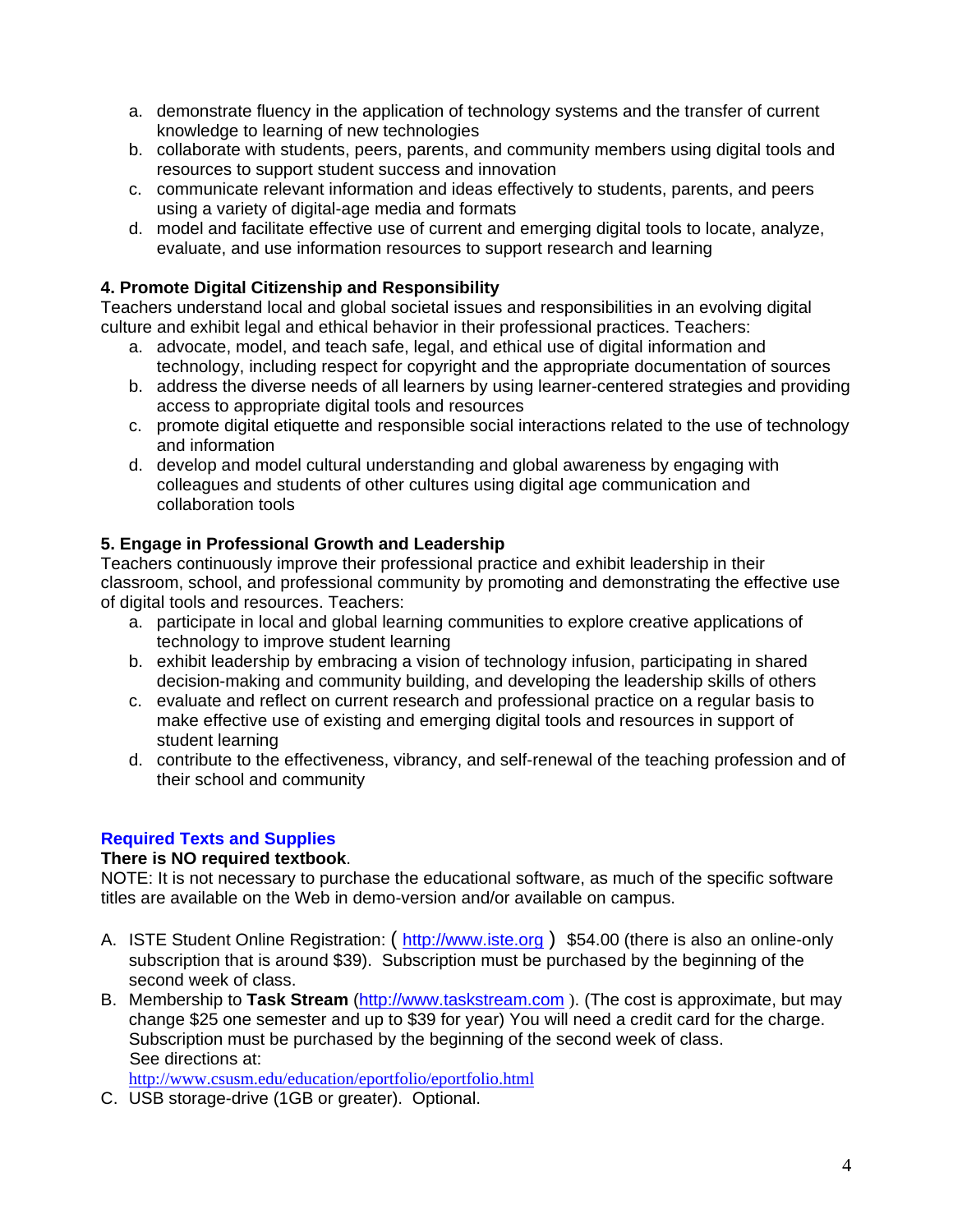- D. One mini DV Cassette for Digital Video Camera (may also use flash-based cameras from library)
- E. Use of campus email account and Cougar Course for course communication (provided free**). All course messages and important correspondence should be communicated through CougarCourse email.**<br>F. Print Card from ACD 202 or CSUSM library (not required)

\*\*Optional: BOOK from ISTE, *Connecting Curriculum and Technology* 

This is a volume produced by the professional association that contains the educational technology standards for students at all levels as well as sample lessons on how that standards can be implemented in teaching content. This book will be referred to in other CSUSM-SOE courses. Supporting Web site http://www.iste.org

### **Authorization to Teach English Learners**

This credential program has been specifically designed to prepare teachers for the diversity of languages often encountered in California public school classrooms. The authorization to teach English learners is met through the infusion of content and experiences within the credential program, as well as additional coursework. Students successfully completing this program receive a credential with authorization to teach English learners.

*(Approved by CCTC in SB 2042 Program Standards, August 02)* 

#### **School of Education Attendance Policy**

 instructor as soon as possible. *(Adopted by the COE Governance Community, December, 1997).* Due to the dynamic and interactive nature of courses in the School of Education, all students are expected to attend all classes and participate actively. At a minimum, students must attend more than 80% of class time, or s/he may not receive a passing grade for the course at the discretion of the instructor. Should the student have extenuating circumstances, s/he should contact the

**If more than one class session is missed the teacher candidate cannot receive higher than a C+**. **Four points will be deducted from the attendance/participation for a missed class**. Excessive tardiness will also result in loss of attendance/participation points. Late assignments may be penalized by a deduction in points. After one week, late assignments may receive no credit. If extraordinary circumstances occur, please make an appointment with the instructor. Remember that communication is the key to success. **Any missing assignment will affect the attendance/participation grade.** 

In addition to attending course sessions, each student will be required to complete lab assignments each week. *Some of these assignments require students use campus resources. All students must plan times they can work in labs on campus at least once per week.* Students are required to check campus resources and availability of labs. Mac computers are available in ACD 202 & 211, UH 271. 272, 273 & UH 360 (and SCI2 306!) in addition to other locations such as the library  $2^{nd}$  floor. **Students are required to use campus issued-email accounts and check email and Cougar Course at least two times per week to communicate with instructor and peers.** 

#### **CSUSM Academic Honesty Policy**

"Students will be expected to adhere to standards of academic honesty and integrity, as outlined in the Student Academic Honesty Policy. All written work and oral presentation assignments must be original work. All ideas/materials that are borrowed from other sources must have appropriate references to the original sources. Any quoted material should give credit to the source and be punctuated with quotation marks.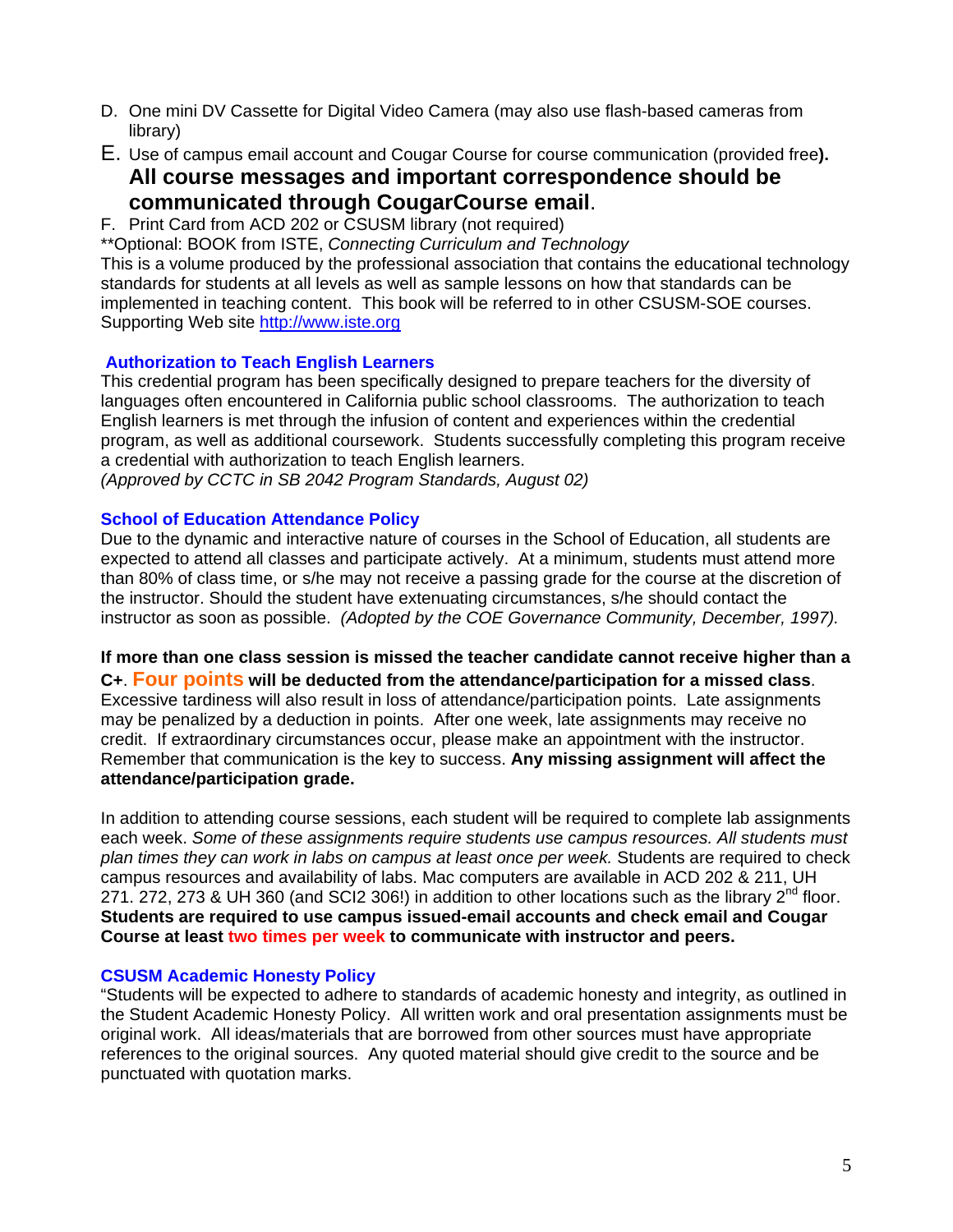Students are responsible for honest completion of their work including examinations. There will be no tolerance for infractions. If you believe there has been an infraction by someone in the class, please bring it to the instructor's attention. The instructor reserves the right to discipline any student for academic dishonesty in accordance with the general rules and regulations of the university. Disciplinary action may include the lowering of grades and/or the assignment of a failing grade for an exam, assignment, or the class as a whole."

Incidents of Academic Dishonesty will be reported to the Dean of Students. Sanctions at the University level may include suspension or expulsion from the University.

### **Plagiarism:**

As an educator, it is expected that each student will do his/her own work, and contribute equally to group projects and processes. Plagiarism or cheating is unacceptable under any circumstances. If you are in doubt about whether your work is paraphrased or plagiarized see the Plagiarism Prevention for Students website http://library.csusm.edu/plagiarism/index.html. If there are questions about academic honesty, please consult the University catalog

#### **Students with Disabilities Requiring Reasonable Accommodations**

Students with disabilities who require reasonable accommodations must be approved for services by providing appropriate and recent documentation to the Office of Disable Student Services (DSS). This office is located in Craven Hall 4300, and can be contacted by phone at (760) 750- 4905, or TTY (760) 750-4909. Students authorized by DSS to receive reasonable accommodations should meet with their instructor during office hours or, in order to ensure confidentiality, in a more private setting.

#### **Electronic Communication Protocol:**

Electronic correspondence is a part of your professional interactions. If you need to contact the instructor, e-mail is often the easiest way to do so. It is my intention to respond to all received emails in a timely manner. Please be reminded that e-mail and on-line discussions are a very specific form of communication, with their own nuances and etiquette. For instance, electronic messages sent in all upper case (or lower case) letters, major typos, or slang, often communicate more than the sender originally intended. With that said, please be mindful of all e-mail and on-line discussion messages you send to your colleagues, to faculty members in the School of Education, or to persons within the greater educational community. All electronic messages should be crafted with professionalism and care.

Things to consider:

- Would I say in person what this electronic message specifically says?
- How could this message be misconstrued?
- Does this message represent my highest self?
- Am I sending this electronic message to avoid a face-to-face conversation?

In addition, if there is ever a concern with an electronic message sent to you, please talk with the author in person in order to correct any confusion.

#### **Course Outline**

\***Please note that modifications may occur at the discretion of the instructors. Most modifications are made for the benefit of the class as a whole. Student's cooperation and flexibility in response to changes will be noted as part of the participation assessment**.

**Instructor will write a weekly entry on the Class Blog to keep everyone updated on the weekly assignments. Cougar Courses will have the due dates. As part of the Attendance/Participation, you are expected to make weekly comments on the blog to ensure you are up-to-date with course progression.**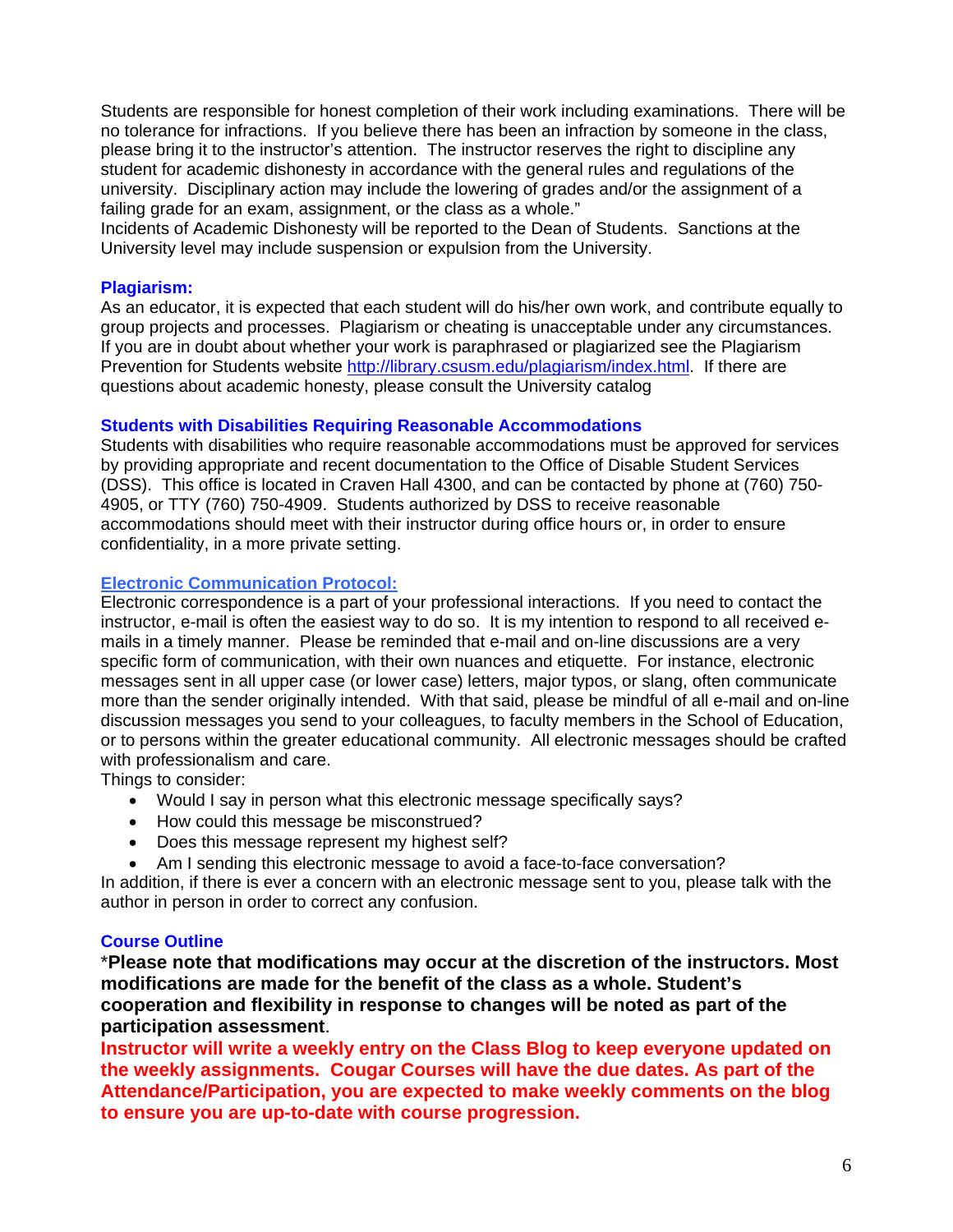| <b>Assignment/Task</b>                                                    | <b>Points</b>                                        |        |
|---------------------------------------------------------------------------|------------------------------------------------------|--------|
| <b>Gmail/Google Accounts</b>                                              | <b>Intro Letter</b>                                  | 3pts   |
| <b>ISTE &amp; Task Stream registration</b>                                | Peer Comments-Post intro letter on blog & comment on |        |
| <b>Intro Letter posted on Blog</b>                                        | peer blogs                                           | 2pts   |
| <b>School 2.0</b>                                                         | <b>School 2.0</b>                                    | 5pts   |
| <b>Newsletter</b>                                                         | <b>Newsletter</b>                                    | 5pts   |
| <b>Scan(self-portrait for newsletter &amp; Blog)</b>                      | <b>Scan</b>                                          | 3pts   |
| <b>Social Bookmarking (Diigo)</b>                                         | <b>Social Bookmarking</b>                            | 5pts   |
| <b>Presentation Software (Prezi)</b>                                      | <b>Presentation</b>                                  | 5pts   |
| <b>SymbalooEDU (personal learning</b>                                     | <b>Symbaloo</b>                                      | 5pts   |
| environment PLE)                                                          |                                                      |        |
| <b>TaskStream Intro/NETS I narrative</b>                                  | <b>TaskStream Intro</b>                              |        |
|                                                                           | <b>/NETS-I narrative</b>                             | 5pts   |
| <b>Journal Articles 1-10</b>                                              | <b>Journals 1-10</b>                                 | 16pts  |
| <b>Presentation Assessment(Google</b>                                     | <b>Presentation Assessment</b>                       | 5pts   |
| Forms)                                                                    |                                                      |        |
| <b>Graphic Organizer/Mind Mapping</b>                                     | <b>Graphic Organizer/Mind Mapping</b>                | 5pts   |
| <b>Copyright/Internet Safety (collaborative</b><br><b>Google website)</b> | <b>Copyright/Internet Safety</b>                     | 5pts   |
| <b>Excel Spreadsheet Crossword</b>                                        | <b>Spreadsheet</b>                                   | 5pts   |
| <b>Creating your Personal Learning</b>                                    | <b>Creating Your PLN</b>                             | 5pts   |
| <b>Network (PLN)</b>                                                      |                                                      |        |
|                                                                           |                                                      |        |
| <b>iMovie/Software Proficiency (individual)</b>                           | <b>iMovie Software Proficiency</b>                   | 5pts   |
| <b>TaskStream Narrative Discussion</b>                                    |                                                      |        |
| <b>Google Docs &amp; Spreadsheets</b>                                     | <b>Google Docs &amp; Spreadsheets</b>                | 5pts   |
|                                                                           |                                                      |        |
| <b>TaskStream Narratives/Portfolio</b>                                    | <b>TaskStream</b>                                    | 16pts  |
| <b>Emerging Tech/Blog Postings</b>                                        | <b>Emerging Tech</b>                                 | 5pts   |
| <b>Attendance and Participation</b>                                       |                                                      | 10pts  |
| <b>Total Points</b>                                                       |                                                      | 120pts |

### **Assessment**

**In order to successfully complete this course, ALL assignments must be completed at an acceptable level noted on assignment directions and rubrics**. Any missing and/or incomplete assignment will affect the attendance/participation grade. Late assignments may lose credit points and may not be accepted after seven days tardy. In addition to the assignments described above, performance assessment will be on student's cooperation and flexibility in response to unforeseen challenges and student's ability to perform tasks using a variety of technology tools. Because the content of this course contributes to passage of multiple TPEs, successful completion is

imperative. Failure to successfully complete this course will prohibit a teacher candidate from continuing in the program beyond the first semester. The percentage of weight of each assignment is noted next to the descriptions. Late assignments or assignments missing required elements receive reduced points.